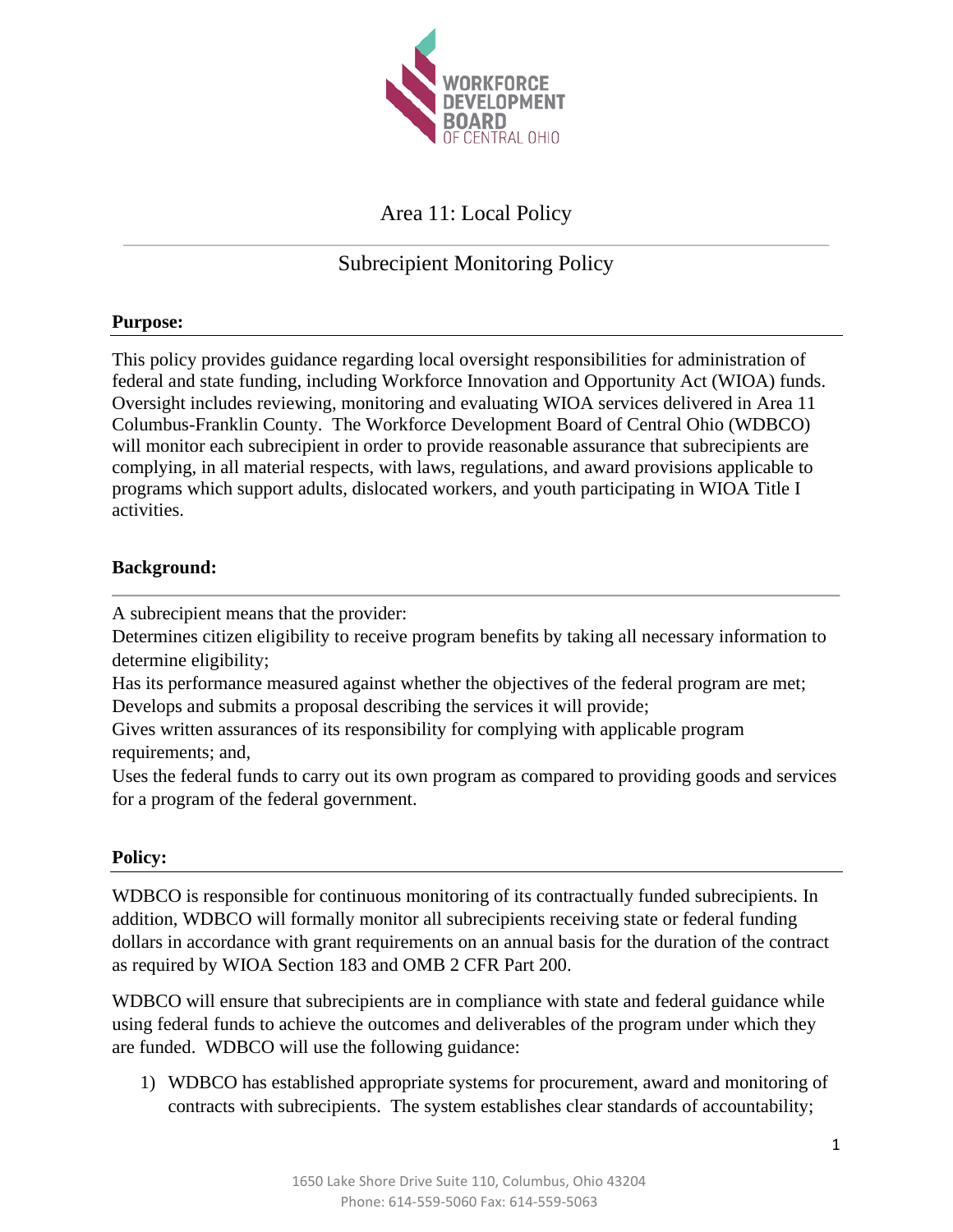- 2) WDBCO develops a contract with an agreed Scope of Work with goals, obligations, and performance measurements in unambiguous terms;
- 3) WDBCO evaluates each subrecipient's risk of non-compliance with federal statutes, regulations, and the terms and conditions incorporated in the contract. Determining risk factors include, but are not limited to:
	- a. Subrecipient's prior experience with similar contracts;
	- b. Results of prior audits and/or monitoring and the extent to which the same or similar contract has been reviewed; and,
	- c. Whether the subrecipient has new personnel or new or substantially changed systems.
- 4) WDBCO will take prompt and appropriate corrective action upon becoming aware of any evidence of violation of WIOA, associated regulations, state provisions, WDBCO policy and/or subrecipient agreement.
- 5) WDBCO establishes the following guidelines for corrective action:
	- a. An observation means that the subrecipient has not implemented a best practice that could lead to violations of policy, regulation or law, and the subrecipient should take steps to implement the steps outlined in the monitoring report.
	- b. A finding means that the subrecipient is required to take a specified corrective action and provide WDBCO with written evidence that the corrective action has been implemented.
	- c. WDBCO reserves the right to end the contract with the subrecipient for nonperformance, noncompliance, or failure to comply with corrective action. In addition, WDBCO may require repayment of funds that are spent in a manner that does not meet program performance, WDBCO policy, state/federal regulation or law.
	- d. If corrective action or fund repayment by the subrecipient is required, such action will result in a loss of points in the competitive scoring for the next procurement for which the subrecipient applies.